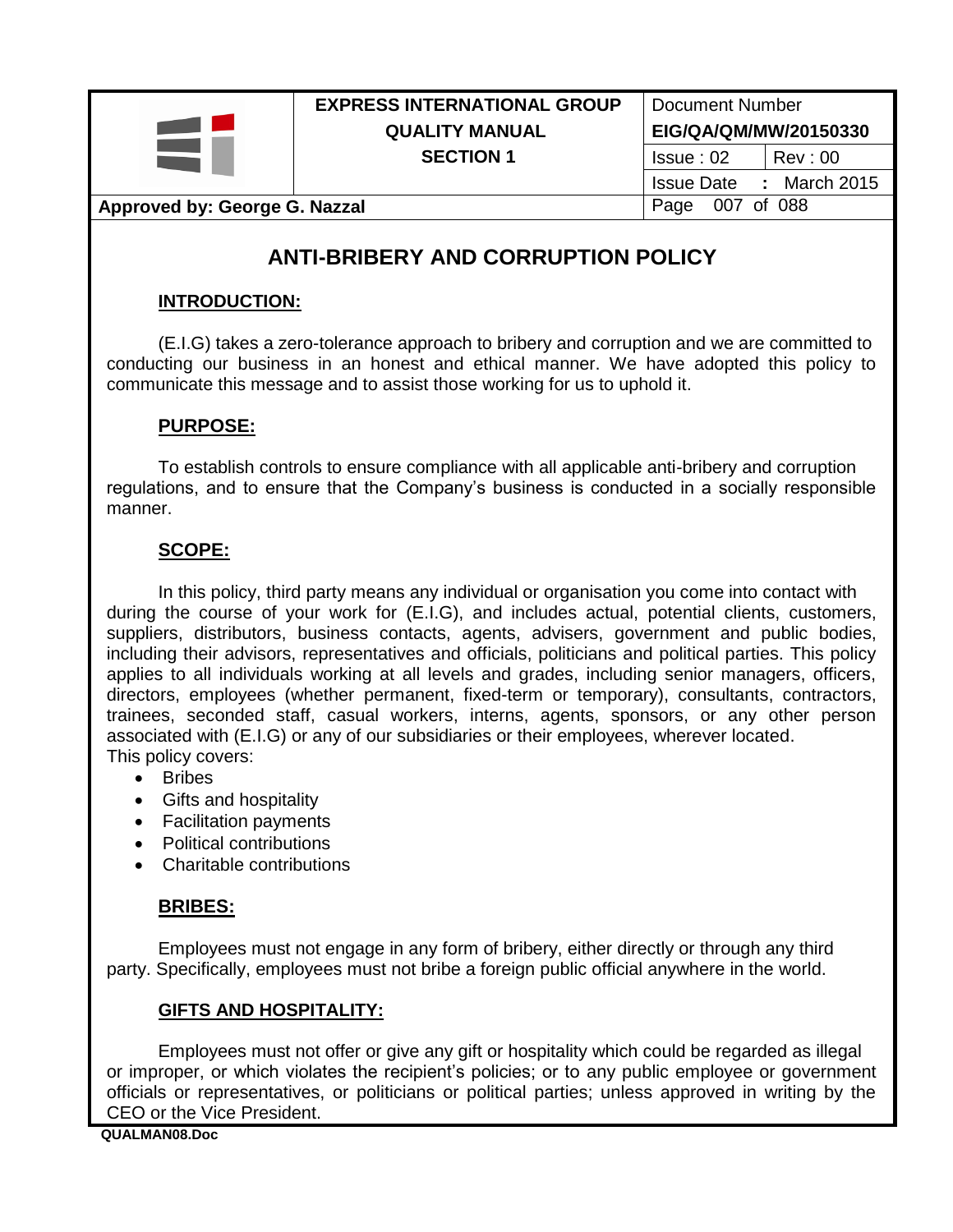

### **EXPRESS INTERNATIONAL GROUP** | Document Number **QUALITY MANUAL EIG/QA/QM/MW/20150330 SECTION 1 ISSUE : 02** Rev : 00

Issue Date **:** March 2015

### **Approved by: George G. Nazzal Page 008 of 088**

# **ANTI-BRIBERY AND CORRUPTION POLICY**

Employees must not accept any gift or hospitality from a third party unless approved in writing by the CEO or the Vice President.

### **FACILITATION PAYMENTS AND KICKBACKS:**

Facilitation payments are a form of bribery made for the purpose of expediting or facilitating the performance of a public official for a routine governmental action, and not to obtain or retain business or any improper business advantage. Facilitation payments tend to be demanded by low level officials to obtain a level of service which one would normally be entitled to. Our strict policy is that facilitation payments must not be paid. We recognise, however, that our employees may be faced with situations where there is a risk to the personal security of an employee or his/her family and where a facilitation payment is unavoidable, in which case the following steps must be taken:

- Keep any amount to the minimum
- Create a record concerning the payment
- Report it to your line manager

In order to achieve our aim of not making any facilitation payments, each business of the Company will keep a record of all payments made, which must be reviewed by Financial Manager in order to evaluate the business risk and to develop a strategy to minimise such payments in the future.

### **POLITICAL CONTRIBUTIONS:**

We do not make donations, whether in cash or kind, in support of any political parties or candidates, as this can be perceived as an attempt to gain an improper business advantage.

### **CHARITABLE CONTRIBUTIONS:**

Charitable support and donations are acceptable (and indeed are encouraged), whether of in-kind services, knowledge, time, or direct financial contributions. However, employees must be careful to ensure that charitable contributions are not used as a scheme to conceal bribery. We only make charitable donations that are legal and ethical under local laws and practices. No donation must be offered or made without the prior approval of the CEO and the Compliance Manager. All charitable contributions should be publicly disclosed.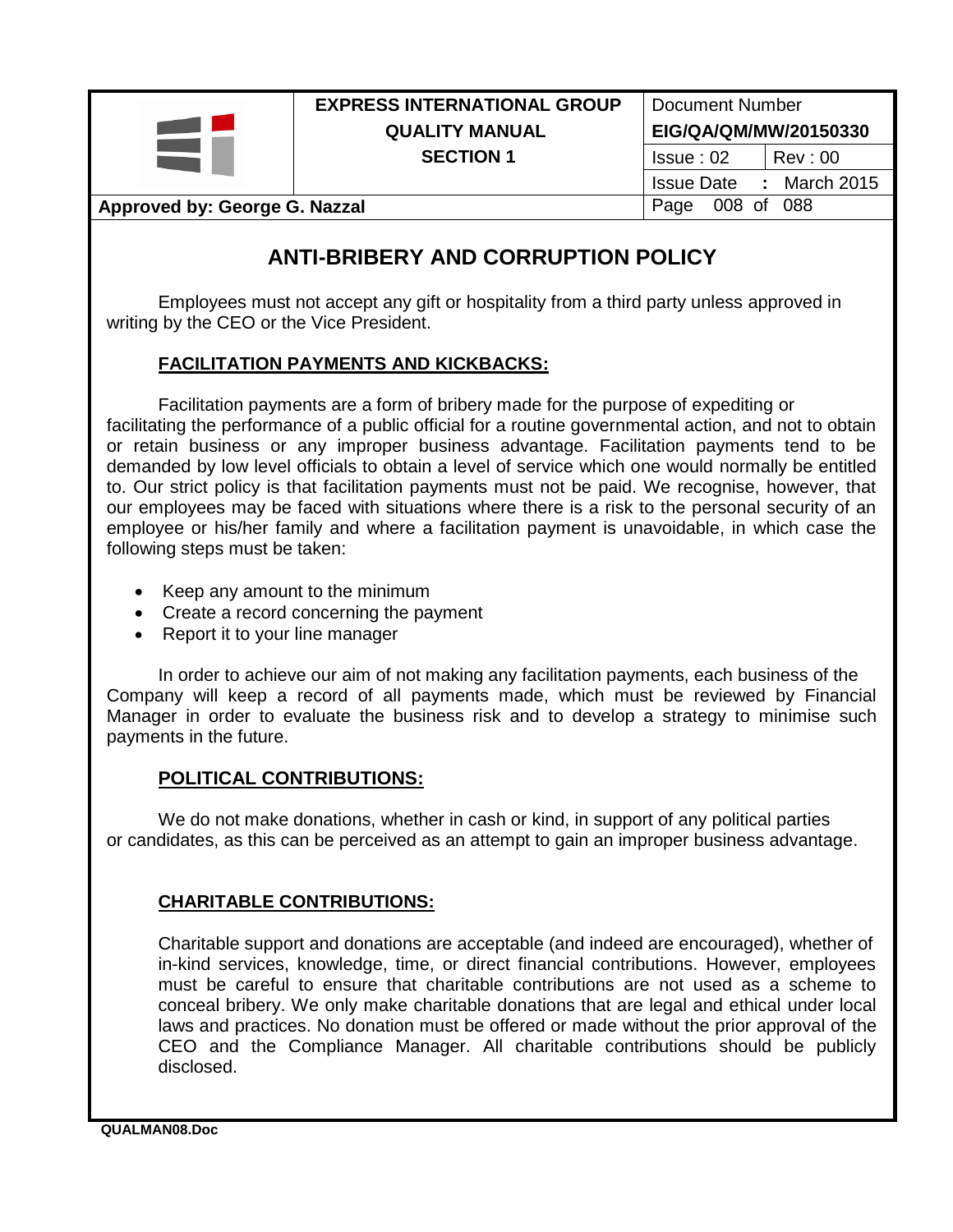### **EXPRESS INTERNATIONAL GROUP** Document Number **QUALITY MANUAL EIG/QA/QM/MW/20150330 SECTION 1 ISSUE : 02** Rev : 00

Issue Date **:** March 2015

#### **Approved by: George G. Nazzal Approved by: George G. Nazzal Approved By: Approved By: George G. Nazzal Approved By: Approved By: Approved By: George G. Nazzal Approved By: Approved By: Approved By: Approved By: Approved B**

## **ANTI-BRIBERY AND CORRUPTION POLICY**

**PROCEDURE:**

### **EMPLOYEE RESPONSIBILITY:**

Any employee must ensure that he read, understand and comply with this policy. The prevention, detection and reporting of bribery and other forms of corruption are the responsibility of all those working for (E.I.G) or under our control. All employees are required to avoid any activity that might lead to, or suggest, a breach of this policy. Employee must notify line manager OR the CEO as soon as possible if he believe or suspect that a conflict with or breach of this policy has occurred, or may occur in the future. Any employee who breaches this policy will face disciplinary action, which could result in dismissal for gross misconduct. (E.I.G) reserves its right to terminate contractual relationship with other workers if they breach this policy

#### **RECORD-KEEPING:**

We must keep financial records and have appropriate internal controls in place which will evidence the business reason for making payments to third parties. Involved departments must declare and keep a written record of all hospitality or gifts accepted or offered, which will be subject to managerial review. All department employees must ensure all expenses claims relating to hospitality, gifts or expenses incurred to third parties are submitted in accordance with our expenses policy and specifically record the reason for the expenditure.

All accounts, invoices, memoranda and other documents and records relating to dealings with third parties, such as clients, suppliers and business contacts, should be prepared and maintained with strict accuracy and completeness. No accounts must be kept "off-book" to facilitate or conceal improper payments.

#### **PROTECTION:**

Employees who refuse to accept or offer a bribe, or those who raise concerns or report another's wrongdoing, are sometimes worried about possible repercussions. (E.I.G) aims to encourage openness and will support anyone who raises genuine concerns in good faith under this policy, even if they turn out to be mistaken. We are committed to ensuring no one suffers any detrimental treatment as a result of refusing to take part in bribery or corruption, or because of reporting in good faith their suspicion that an actual or potential bribery or other corruption offence has taken place, or may take place in the future. Detrimental treatment includes dismissal, disciplinary action, threats or other unfavourable treatment connected with raising a concern. If you believe that you have suffered any such treatment, you should inform the compliance manager immediately. If the matter is not remedied, and you are an employee, you should raise it formally to the CEO.